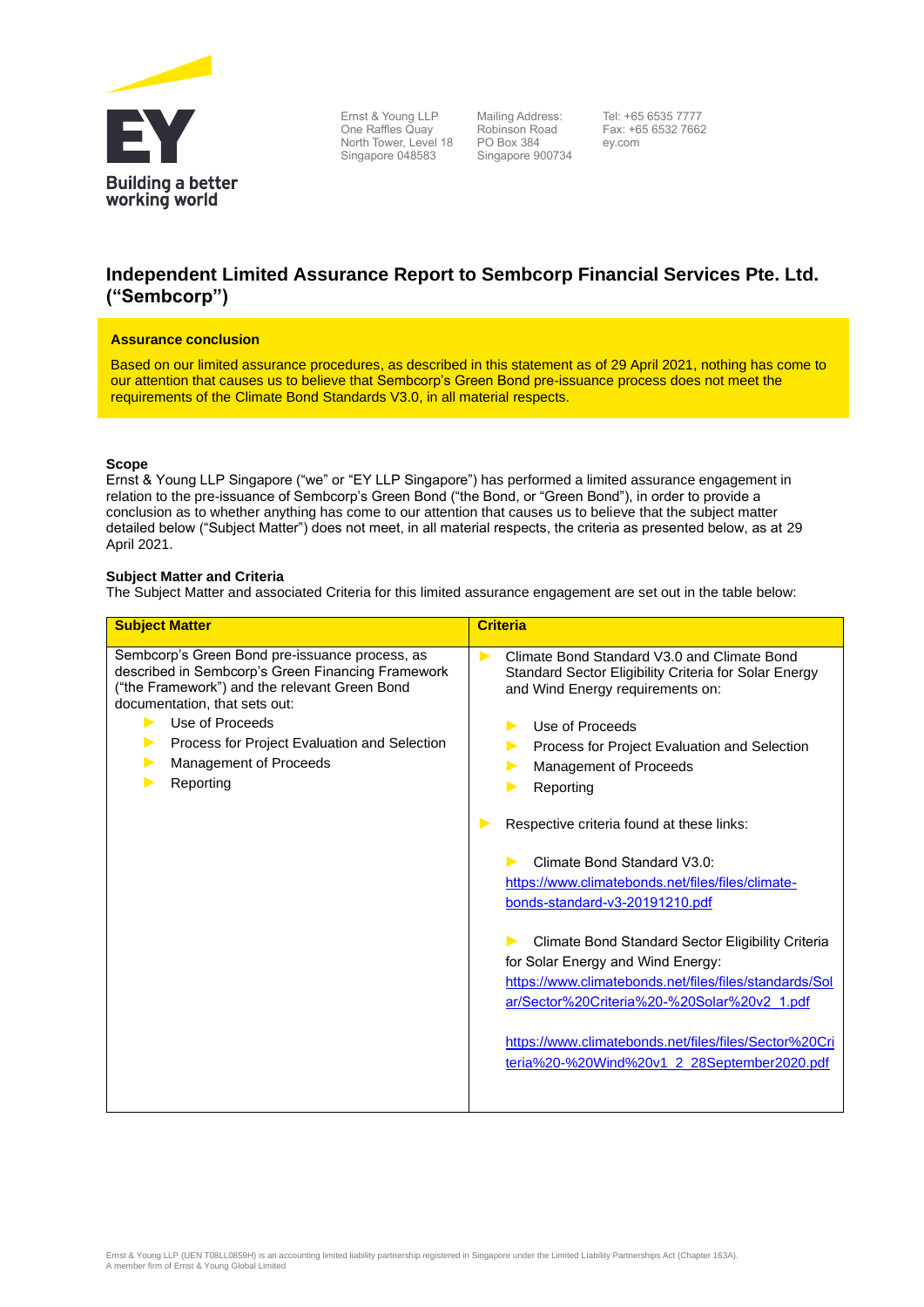

#### **Management's Responsibilities**

The management of Sembcorp ("Management") is responsible for the collection, preparation, and presentation of the Subject Matter in accordance with the criteria and for maintaining adequate records and internal controls that are designed to support the Green Bond issuance process.

#### **Assurance Practitioner's Responsibilities**

Our responsibility is to express a limited assurance opinion as to whether the Subject Matter is presented in accordance with the Criteria, in all material respects. Our assurance engagement has been planned and performed in accordance with the International Standard on Assurance Engagements 3000 (revised) *Assurance Engagements Other Than Audits or Reviews of Historical Financial Information ("ISAE 3000").*

# **Level of Assurance**

The procedures performed in a limited assurance engagement vary in nature and timing from, and are less in extent than for, a reasonable assurance engagement. Consequently, the level of assurance obtained in a limited assurance engagement is substantially lower than the assurance that would have been obtained had a reasonable assurance engagement been performed. A limited assurance engagement consists of making enquiries and applying analytical and other limited assurance procedures. Our procedures were designed to provide a limited level of assurance and as such do not provide all the evidence that would be required to provide a reasonable level of assurance.

The procedures performed depend on the assurance practitioner's judgement, including the risk of material misstatement of the specific activity data, whether due to fraud or error. While we considered the effectiveness of Sembcorp's internal controls when determining the nature and extent of our procedures, our procedures were not designed to provide assurance on internal controls. We believe that the evidence we have obtained is sufficient and appropriate to provide a basis for our conclusion.

# **Our Approach**

We designed our procedures in order to form a conclusion as to whether we are aware of any material amendments that need to be made to the Subject Matter to be in accordance with the Climate Bond Standard V3.0 and Climate Bond Standard Sector Eligibility Criteria for Solar Energy and Wind Energy. Our assurance procedures performed included, but were not limited to:

- Reviewing and assessing policies, procedures and eligibility criteria established by Sembcorp in its Green Financing Framework to assess whether they were aligned to the requirements of the Climate Bond Standard V3.0
- Interviewing selected management and team members from Sembcorp to understand the key issues in relation to Sembcorp's Green Financing Framework and Sembcorp's policies and procedures
- Confirming eligibility of nominated project categories for inclusion in Sembcorp's Green Bond against Sembcorp's Green Financing Framework
- Requesting documentation supporting assertions made in the Subject Matter
- Obtaining and reviewing evidence to support key assumptions and other data
- Seeking management representations on key assertions.

# **Limitations**

There are inherent limitations in performing assurance – for example, assurance engagements are based on selective testing of the information being examined – and it is possible that fraud, error, or non-compliance may occur and not be detected. There are additional inherent risks associated with assurance over non-financial information including reporting against standards that require information to be assured against source data compiled using definitions and estimation methods that are developed by the reporting entity. Finally, adherence to ISAE 3000 is subjective and will be interpreted differently by different stakeholder groups.

Our assurance was limited to Sembcorp's Green Bond pre-issuance process, as described in Sembcorp's Green Financing Framework and did not include statutory financial statements. Our assurance is limited to policies and procedures in place as of 29 April 2021, ahead of the issuance of the Green Bond.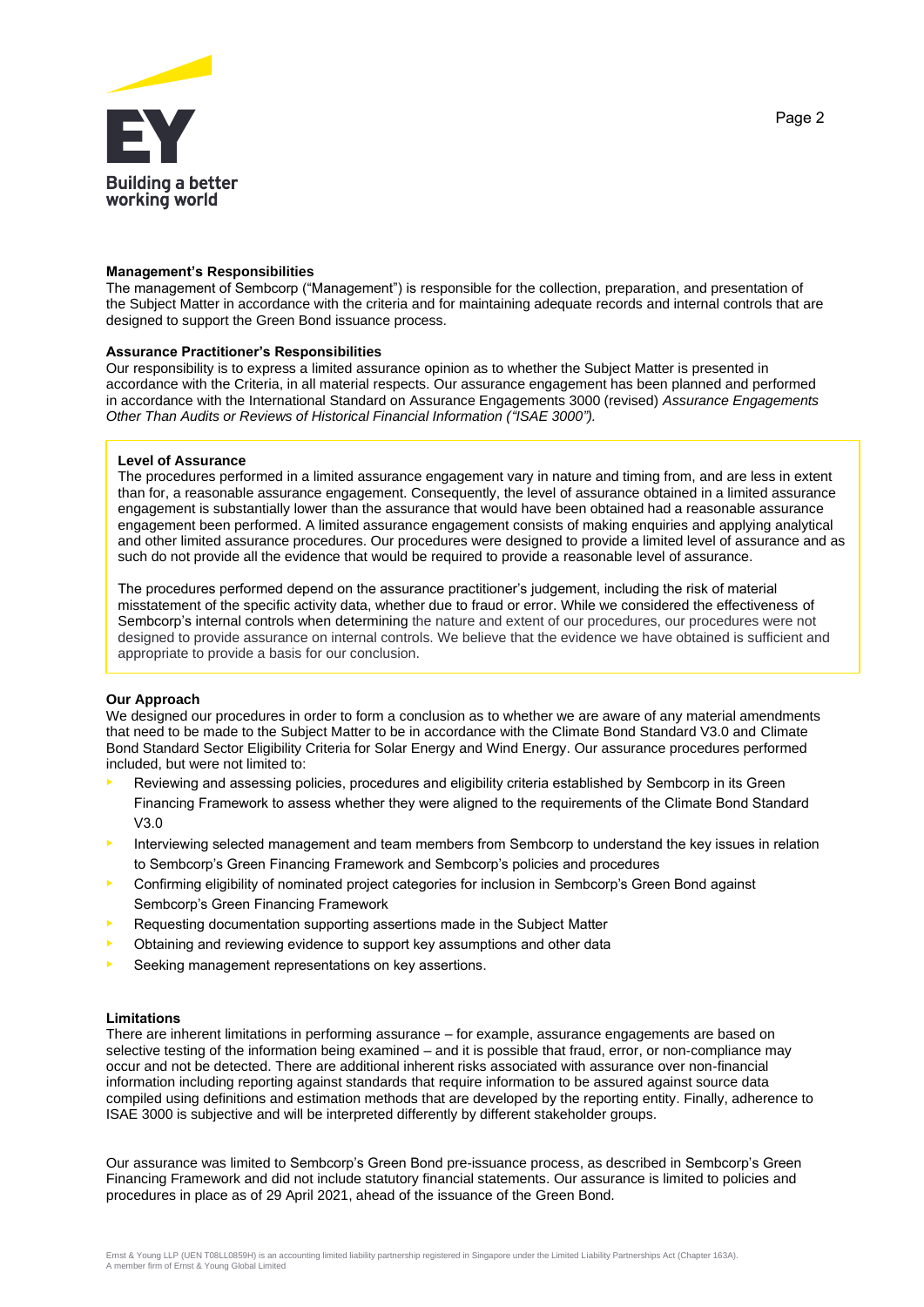

#### **Use of Report**

Our responsibility in performing our assurance activities is to the Management of Sembcorp only and in accordance with the terms of reference for this engagement as agreed with them. We do not therefore accept or assume any responsibility for any other purpose or to any other person or organisation. Any reliance by such third-party may place on Sembcorp's Green Bond issuance is entirely at its own risk, except for where reliance has been agreed by us and Sembcorp, as the client, by way of a reliance letter. No statement is made as to whether the criteria are appropriate for any third-party purpose.

#### **Our Independence and Assurance Team**

We have complied with the independence and other ethical requirements of the Accounting and Corporate Regulatory Authority Code of Professional Conduct and Ethics for Public Accountants and Accounting Entities and Institute of Singapore Chartered Accountants Codes of Professional Conduct and Ethics. Our team has the required competencies and experience for this assurance engagement.

# **Observations on particular aspects of our engagement**

We provide selected observations aligning to the Climate Bond Standard V3.0 and Climate Bond Standard Sector Eligibility Criteria for Solar Energy and Wind Energy core components, to enable the reader to gain an understanding on how Sembcorp's Green Bond pre-issuance process, as described in Sembcorp's Green Financing Framework meet the Criteria. These observations are not intended to detract from our conclusion provided above.

#### **Use of Proceeds:**

- Proceeds from the proposed Green Bond will be used for financing and refinancing purposes
- The use of proceeds of the proposed Green Bond aligns with the Climate Bond Standard Sector Eligibility Criteria for Solar Energy and Wind Energy
- $\blacktriangleright$  The value of the eligible assets is based on estimated project cost, which is greater than or equal to the value of the net proceeds of Sembcorp's proposed Green Bond.

#### **Process for Project Evaluation and Selection:**

- Sembcorp has developed a Green Financing Framework that outlines the climate-related objectives of the proposed Green Bond, eligibility criteria for determining eligible projects and assets and the process for project selection and evaluation
- The process for project evaluation and selection involves the Green Financing Committee which comprises the Group Chief Financial Officer (Chair), Head of Group Sustainability and Head of Group Treasury. The responsibility of the Green Financing Committee is to ensure compliance with the Green Financing Framework and approve updates to the Framework (where necessary).

# **Management of Proceeds:**

- Sembcorp has implemented processes to manage funds received from the proposed Green Bond and to monitor the ongoing use of proceeds. These processes include:
	- An ear-marking process through existing treasury management system to designate the proceeds received
	- A process to deploy unallocated proceeds into cash or cash equivalent instruments
	- A process to monitor allocation of proceeds and value of eligible assets through a Green Project Register.

#### **Reporting:**

- Sembcorp will report on allocation, eligibility and impact on an annual basis. The annual report will include, but is not limited to, the information relating to the following:
	- List and details of Nominated Projects to which Net Proceeds have been allocated
	- Total amount of proceeds allocated to Nominated Projects
	- Share of Net Proceeds used for financing and refinancing of Nominated Projects
	- Unallocated amount, if any, and allocations to intended types of temporary investment instruments
	- Confirmation that Nominated Projects are in conformance with the Framework and Eligibility Criteria
	- Details of environmental characteristics of the Nominated Projects as per the Eligibility Criteria
	- Qualitative and/or quantitative performance indicators for expected or actual outcomes from Nominated Projects (where possible and relevant)